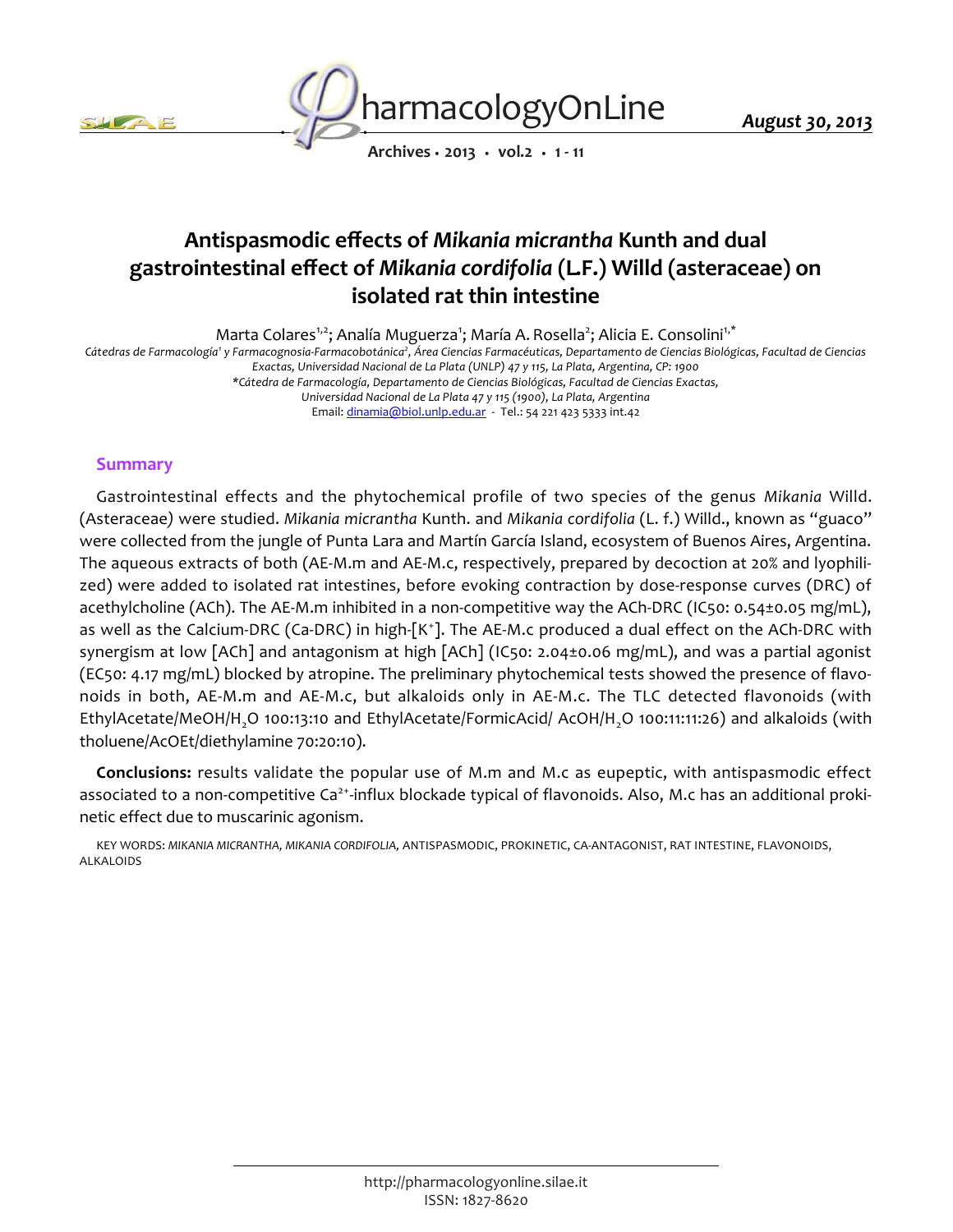# *Introduction*

*The genus Mikania Willd., family Asteraceae, tribu Eupatorieae, includes near 430 species of perennial creeping climber and is distributed mostly in Brasil, Argentina, Paraguay, Uruguay, Bolivia, Perú, Venezuela and Colombia (1,2,3). In Argentina there is a Natural Reservation on the Rio de La Plata river in Buenos Aires province, Punta Lara and Martín García Island, in which two plants of this genus M. cordifolia (L. f.) Willd. and M. micrantha Kunth spontaneously grow (4). They are popularly known as "guaco", and it is recognized that have several medicinal properties (4,5,6).*

*Mikania cordifolia has been used to treat respiratory illnesses (7) and it was used by the aborigines from American jungles to treat snake bites from ancient times (8). Also, it was cited as antirheumatic, antiinflammatory, analgesic and used as bath for venereal illnesses (9). M. micrantha was used as alexiteric, antirheumatic, antispasmodic, diaforetic, antiinflammatory, expectorant and broncodilator, with frequent and popular use in Brasil (10,11).*

*Both species are herbal creeper, while M. cordifolia has six ribs pubescents stems and M. micrantha has lobulated and glabrous stems. The leaves are opposite, peciolated, heart-shaped and pubescent for M. cordifolia but glabrous for M. micrantha. They have white flowers associated in chapters and fruits as cypselas with pappus.*

*In Brasil there are also other species of Mikania also popularly known as "guacos" (M. glomerata and M. laevigata) which are used to treat respiratory diseases in traditional medicine. Both species are included in the Brazilian Farmacopea, and used in several commercial medicines with other phytotherapic products. In the brazilian species M. glomerata was described the presence of cumarins as well as an antispasmodic effect (12).*

*The purpose of this work was to study whether M. micrantha and M. cordifolia have antispasmodic effect and which types of active principles have.*

# *Materials and methods*

#### *Plant material*

*Stems and leaves of Mikania cordifolia (L. f.) Willd were collected in the Martín García Island (12-XII-2009, Colares & Martínez 54 LPAG), and M. micrantha Kunth was collected in the Natural Reservation of Punta Lara (22-XI-2008, Colares 50 LPAG), both in the Province of Buenos Aires. Their samples were kept in the Herbarium LPAG, Facultad de Ciencias Agrarias y Forestales, Universidad Nacional de La Plata (UNLP), Argentina.*

# *A- Pharmacological studies*

# *Extracts preparation*

*The plant material was dried at 40ºC. Aqueous extracts (AE) were prepared by boiling 20 grams dried leaves in 100 mL distilled water for 20 min, as a decoction. After filtration the respective decoction was lyophilized, obtaining a 7% w/w yield of the dried leaves. The lyophilized extract was diluted in distilled water and Tyrode solution for in vitro tests the day of each experiment (to final concentrations of 0.3, 1 and 3 mg/ml). With this procedure, the essential oil is not included in the lyophilized sample.*

# *Animals*

*The research was conducted in accordance with the internationally accepted principles for the laboratory animal use and care as was established by US guidelines (NIH publication # 85-23 revised in 1985), and was approbed by the local ethical comitee.*

*Biological preparation and contractile measurements*

*Sprague-Dawley rats (200-250g) were subjected to a 24 hours fasting with free access to water before experimentation. The animals were full anaesthetized by pentobarbital overdose and then*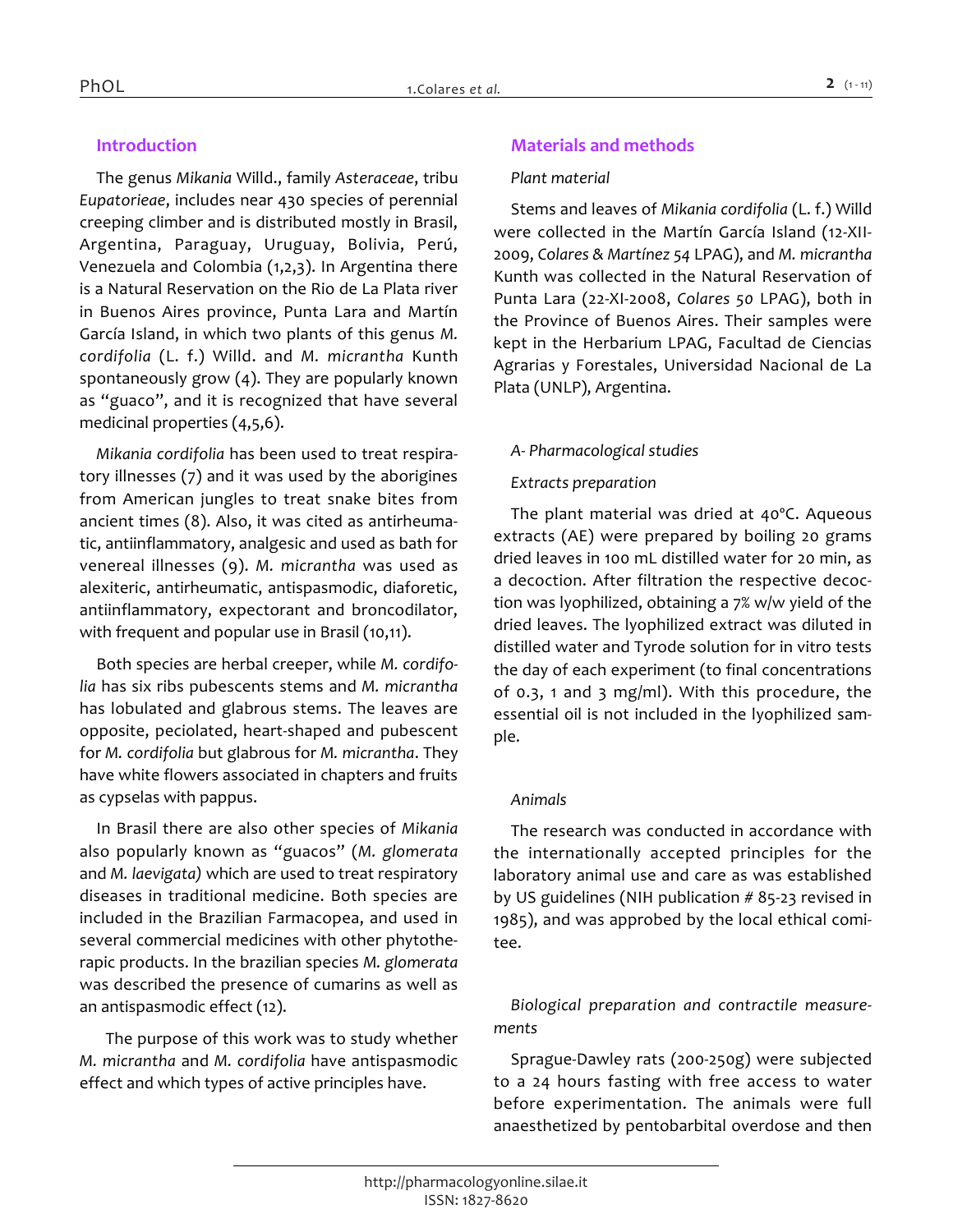*quickly sacrificed by the opening of torax and abdomen.*

*Duodenums and ileums (about 2 cm long) were prepared and mounted in organ baths of 20 mL containing Tyrode solution at 37º C constantly oxygenated with air (pH 8.2) as in other works (13,14,15). The preparations were equilibrated for at least 45 minutes at 1g of pre-load. Tissues were connected to an isometric transducer WPI (USA). The signals of 4 organs were simultaneously amplified by a 4-channels preamplifier (WPI, USA) and acquisited to a computer by Eagle Program.*

# *Solutions and drugs*

*The solutions used had the following composition:*

*Tyrode (Tyr): 150 mM NaCl, 2.7 mM KCl, 2 mM MgCl<sup>2</sup> , 12 mM NaHCO<sup>3</sup> , 0.4 mM PO4H2Na, 1.8 mM CaCl2 , bubbled with air (pH 8.2).*

*Tyrode-0Ca: by eliminating Ca Cl<sup>2</sup>*

*Tyrode-0Ca-40 mM K<sup>+</sup> : by adding 0.6 ml KCl 10% to 20 ml Tyrode 0Ca in the chamber.*

*The drugs employed in biological tests were: Acetylcholine bromide (ACh, Sigma, USA) and atropine sulphate (Sigma, USA), which were diluted in water.*

# *Protocols*

# *Dose-response curves to acetylcholine:*

*Dose-response curves (DRC) to acetylcholine (ACh) were done for the rat duodenums and ileums after a stabilization of 45 minutes, at least two up to stabilization. Previous tests in the lab demonstrated that the DRC of both intestinal portions were not significantly different. The ACh concentrations were cumulatively added to the bath (to reach from 0.01 to 10 g/mL) in the absence (control DRC) and the presence of a unique concentration of the respective AE, which was added 5 min before the DRC and remained during it in the bath. A growing order of*  *AE concentrations was used for making the several DRC-ACh in each organ.*

### *Dose-response curves to M. cordifolia extract*

*In a different group of muscles, two DRC to ACh were done as previously described and then a DRC of Mikania cordifolia extract was done by cumulatively adding to the bath the following concentrations: 0.1, 0.3, 1, 3, 5, 7, 10 mg/mL, first in the absence and then in the presence of a unique concentration of the antagonist atropine at 0.1 µg/mL added 5 min before the respective DRC.*

# *Dose-response curves to CaCl*<sup>2</sup>

*After stabilization during 45 min in Tyrode and testing the muscle response with ACh, the external Ca+2 was eliminated with Tyrode-0Ca. To do the DRC of Ca2+, the muscle was depolarized with Tyrode-0Ca-40 mM K<sup>+</sup> and there were cumulatively added the successive aliquots of CaCl<sup>2</sup> solutions to reach concentrations from 0.0195 to 17.5 mmol/L. At least two DRC-Ca2+ were done as control, while the following DRC were done in the presence of one concentration of the respective AE, in growing order. The AE was added 5 min before the depolari*zation with high-K<sup>+</sup> in Tyrode-oCa and remained in *the bath during the DRC.*

# *Pharmacological and statistical analysis*

*From the DRC there were calculated the pD<sup>2</sup> of the agonist (as –log EC50, in molar) (16). For the extracts, the pattern of DRC suggested whether they act as competitive agonist, or non-competitive antagonist (16,17). The inhibitory concentration to 50% (IC50) of extracts was calculated by extrapolating to 50% the individual inhibition curves, which were obtained by plotting the maximal effect (Emax) of the agonist from the respective DRC curves vs. [extract], and expressed as mg lyophilized by mL. All results are expressed as media ± SEM. Regression of DRC and statistics were done by using Graph Pad Prism 4.0 program, and by applying two-*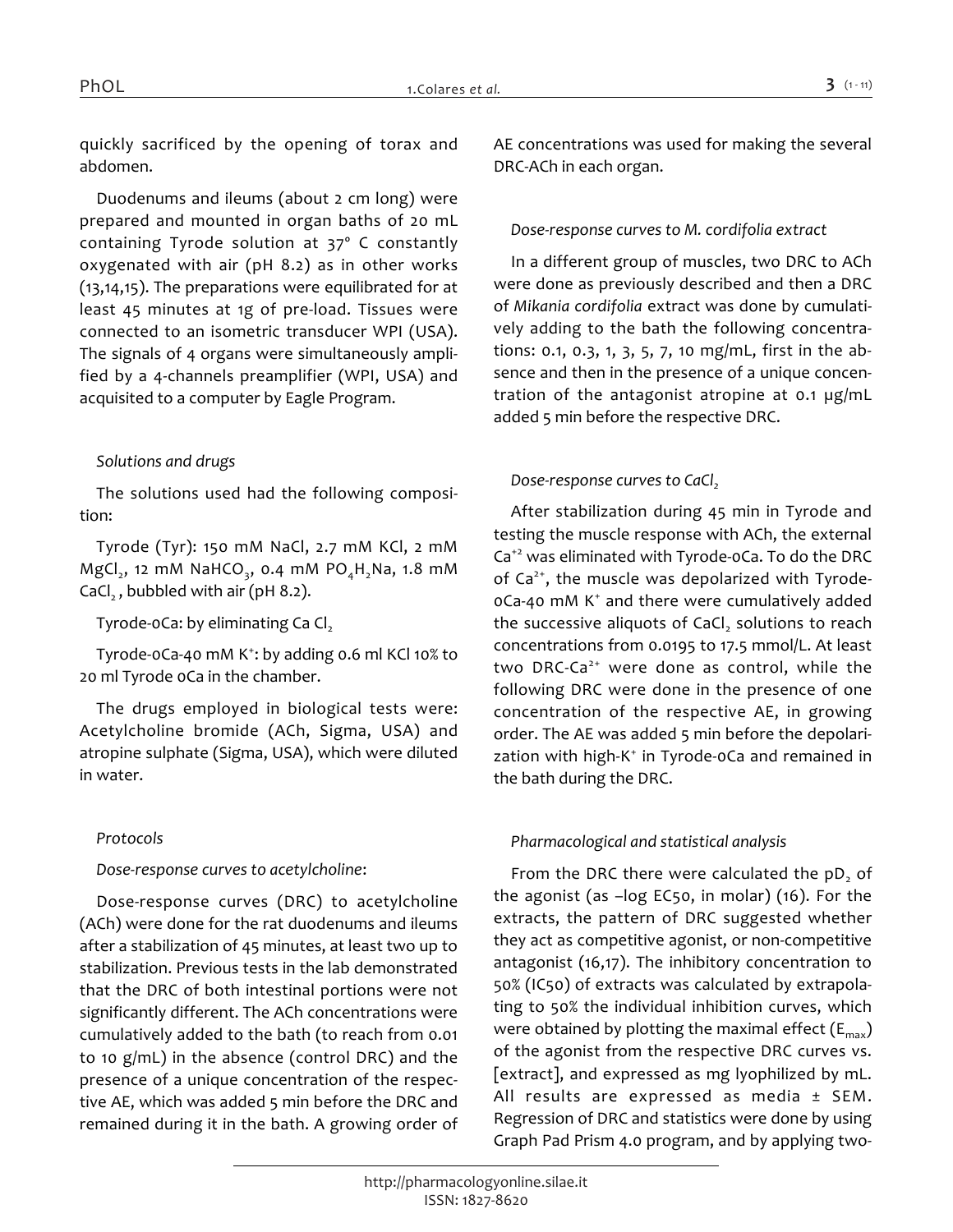*way ANOVA test for multiple comparisons (treatments and concentrations) followed by a posteriori Bonferroni tests. In all tests it was considered a significance of p<0.05.*

#### *B- Phytochemical studies*

#### *Preliminary chemical tests*

*The aqueous extract of the plants was lyophilized and yielded 6.23% for M. cordifolia and 5.89% for M. micrantha (as g of extract from 100 g crude drug). Samples of the aqueous extract of both species of Mikania were used to evidence the presence of phytochemical groups, as was previously described (18).*

*a) Characterization of flavonoids: with the Shinoda reaction, the reaction with 2% FeCl<sup>3</sup> in EtOH*  and visible observation; reaction with 2% AlCl<sub>3</sub> in *EtOH and visible and UV366 observation; reaction with 2% boric acid in EtOH and visible and UV366 observation; and reaction with 1% KOH in EtOH and visible and UV366 observation.*

*b) Characterization of alkaloids: it was done with Dragendorff reactive (iodine-potassium bismutite), Mayer-Valser reactive (aqueous solution of potassium tetraiodomercurate), Bouchardat reactive (aqueous solution of iodine in potassium iodure), Marmé reactive (cadmium iodure in aqueous solution of iodum in potassium iodure); reaction with 1% picric acid; reaction with 1% tannic acid; reaction with 10% sulphuric acid.*

# *TLC analysis*

*As previously described (19) the presence of flavonoids and alkaloids in both species of Mikania was evaluated by thin-layer chromatography (TLC), on silica gel 60 GF 254 0.25 mm (Merck, Germany) and three systems of mobile phase: 1) EtOAc/MetH/ AcH/H2O (100:11:11:26) and 2) EtOAc/MeOH/H2O (100:13:10) for flavonoids, and 3) tho-* *luene/AcOEt/diethylamine (70:20:10) for alkaloids. As standards there were used 1% methanolic solution of kaemferol (Sigma) and rutin (Sigma) for flavonoids and pylocarpine clorhidrate (Merck) for alkaloids. The detection of bands of flavonoids was performed under UV light (254 and 366 nm) with and without ammonia clouds, and with natural product spray (1% methanol solution of 2-amino ethyl-diphenil-boric acid) and it was observed under visible and UV light, and with Dragendorf reactive and visible observation. The lyophilized 20% aqueous extracts of aerial parts of both species of Mikania were run.*

# *Results*

#### *A- Pharmacological studies*

#### *Effects of Mikania micranta*

*The extract of M. micranta (AE-M.m) reduced the maximal effect (Emax) of the ACh- DRC on a dosedependent way up to total blockade (Fig. 1), suggesting a complete non-competitive antagonism on the cholinergic contraction. The pD<sup>2</sup> of ACh was 6.66 ± 0.28 and the extrapolated IC50 of AE-M.m was 0.54 ± 0.05 mg lyophilized/mL (Fig. 1inset).*

*In order to evaluate whether the non-competitive antagonism of A.E-M.m was associated to inhibition of Ca2+ influx to the smooth muscle, the DRC of Ca+2 were done on high-K<sup>+</sup> -medium to activate the channels by depolarization. Figure 2 shows that A.E-M.m also produced a non-competitive inhibition of Ca+2 influx up to complete blockade. The extrapolated IC50 was 0.51 0.06 mg/mL, which is similar to the IC50 of A.E-M.m. on the ACh-DRC.*

*see Fig. 1 see Fig. 2*

# *Effects of Mikania cordifolia*

*The extract of Mikania cordifolia (AE-M.c) caused a dual effect on the ACh DRC: at low [ACh]o it developed an agonistic effect, while at high [ACh]o it was inhibited (Fig. 3). The extrapolated IC50 of*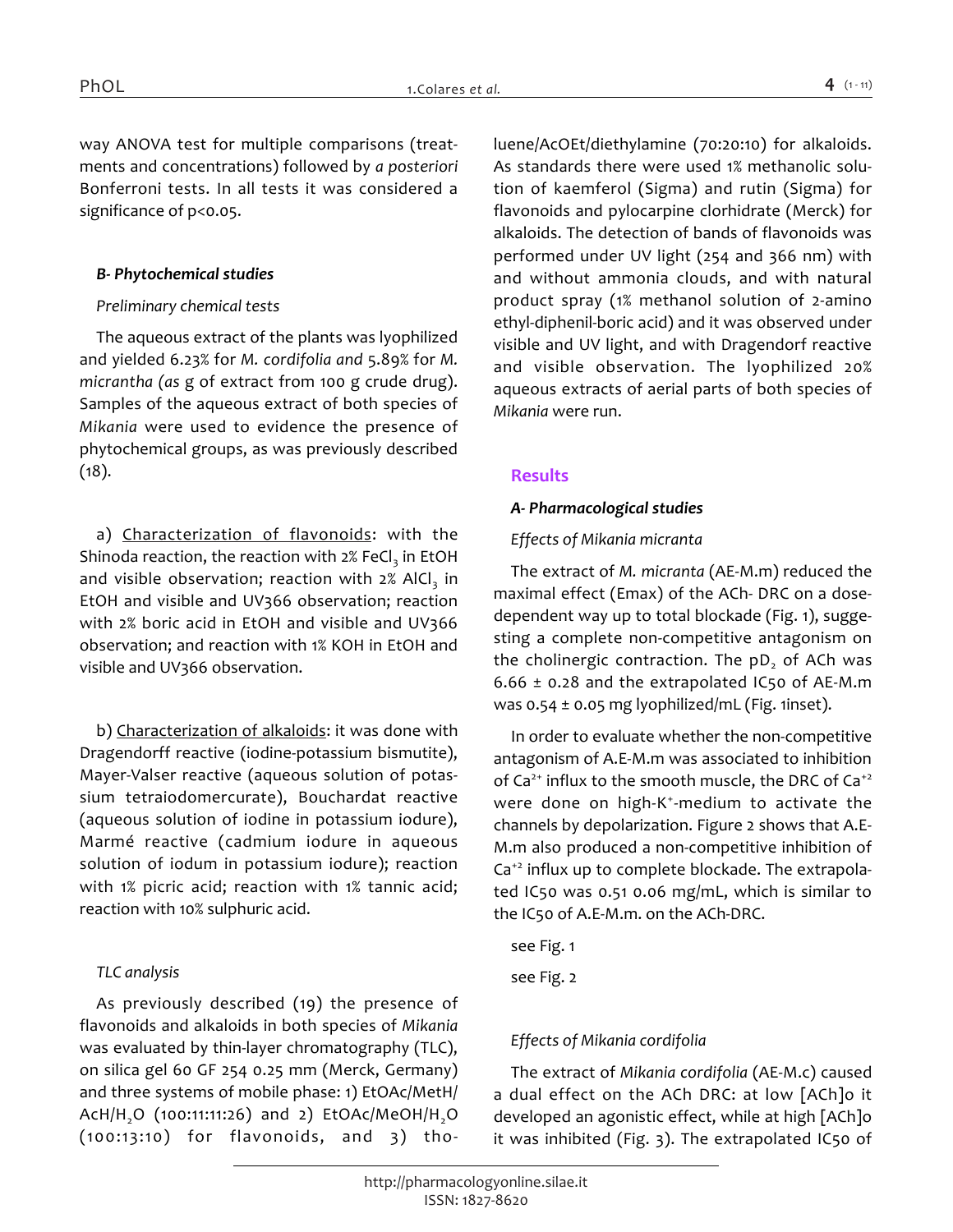*AE-M.c was 2.04 ± 0.06 mg lyophilized/mL (Fig. 3 inset).*

*see Fig. 3*

*In order to evaluate whether Mikania cordifolia acts as a muscarinic agonist, the DRC of AE-M.c was done after the ACh-DRC for comparison in the same muscle. Fig. 4 shows that AE-M.c developed a dosedependent contraction as a partial agonist, with Emax of 59.1 ± 8.8% of the maximal effect of ACh and EC50 of 4168 ± 1.94 µg/mL. This EC50 resulted considerably higher than that of ACh (0.14 ± 0.016 µg/mL). In the presence of atropine 0.1 µg/mL the effect of M. cordifolia was completely inhibited in the assessed range of [AE-M.c], suggesting that the effect was due to a muscarinic agonism (Fig. 4).*

*see Fig. 4*

#### *B. Phytochemical tests*

*The Table 1 shows the preliminary chemical tests, in which the Shinoda reactive and those with 2%*  FeCl<sub>3</sub>, 2% AlCl<sub>3</sub>, 2% boric acid and 1% KOH gave posi*tive in different degrees for both species of Mikania. The general reactions for alkaloids were also positive with Dragendorff reactive, picric acid and tannic acid for the extract of M. cordifolia (Table 1).*

*see Table 1.*

# *TLC results*

*Table 2 shows the results obtained with TLC for detecting the presence of flavonoids in the systems of higher resolution. In the system 1, AcOEt/AcOH/MetH/H2O (100:11:11:26), the aqueous extract of M. cordifolia yielded 9 bands after UV366 and natural products reaction, 7 of which had R<sup>f</sup> between 0 and 0.51, and three of them (R<sup>f</sup> 0.28, 0.35 and 0.44) developed blue-clair fluorescence, as well as those at R<sup>f</sup> 0.91 and 0.96. The aqueous extract of M. micrantha exhibited 8 bands in the system 1, with Rf and colour fluorescence in a different pattern to that of M. cordifolia. The TLC exhibited 4 main bands* 

*in the first half, 3 of which were similar to those of M. cordifolia. In the second half, there were 2 bands of blue fluorescence which were not present in M. cordifolia, as well as the common bands at R<sup>f</sup> 0.91 and 0.96 (Table 2). The extracts did not exhibit any band similar to those found with the reference substances rutin and kaemferol.*

*In the system 2 (EtOAc/MeOH/H<sub>2</sub>O 100:13:10), the aqueous extract of M. cordifolia developed 9 bands, from which the main were two nearer to the origin with strong orange fluorescence, and another with Rf 0.80 and blue fluorescence at UV366 after reaction with natural products (Table 2). In this system, M. micrantha exhibits a different pattern with 10 bands, 9 of which were in the first 2/3 of the plate. One of the first 4 bands (R<sup>f</sup> 0.15) with yellowgreen fluorescence at UV 366, and another band with blue fluorescence at R<sup>f</sup> 0.51 were not present in M. cordifolia, while the 4 bands between R<sup>f</sup> 0.55 to 0.76 did not appear in M. micrantha (Table 2).*

*The TLC for evaluating the presence of alkaloids were run with the system 3 (tholuene/AcOEt/diethylamine 70:20:10), with pylocarpine as reference substance. The TLC of the aqueous extract of M. micrantha did not exhibit any substance able to react with Dragendorf reactive, while M. cordifolia showed an only band at Rf ~0.30) while the standard of pylocarpine gave a Rf of 0.20.*

# *Discussion*

*Results showed that aqueous crude extracts of Mikania micrantha and Mikania cordifolia have effect on the gastrointestinal system, but with differences among them, as well as in the preliminar phytochemical profile. The AE-M.m was antispasmodic with IC50 of 0.54 mg/mL, while the reduction of Emax indicated a non-competitive inhibition of the ACh effect (Fig. 1). This inhibition can be associated to the blockade of calcium L-channels, since the AE-M.m also inhibited in a complete non-competitive manner the DRC-Ca2+ with a similar IC50 (0.51 mg/mL) (Fig. 2).*

*On the other hand, Mikania cordifolia exhibited a*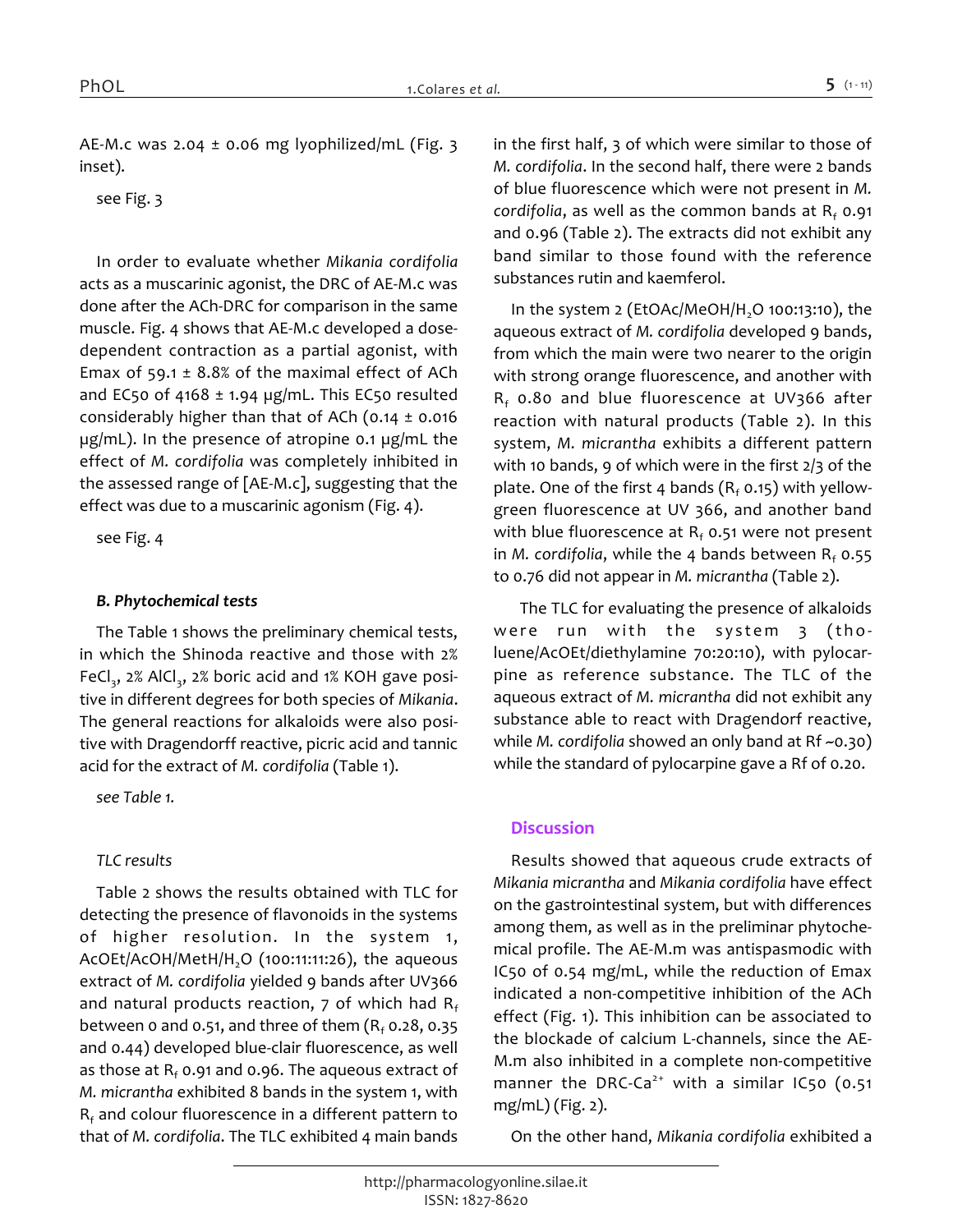*dual effect with properties as partial agonist of the muscarinic effect and non-competitive antagonist (Fig. 3). It may be due to the presence of different active principles in the extract. The agonistic effect was evidenced by the "running to the right" of its DRC in the presence of atropine (Fig. 4). It was a partial agonist, since it reached an Emax of only about 57% of the ACh maximal effect, and had a lower potency than ACh (about 1/29700). At higher [ACh]o, the AE-M.c. induced a non-competitive antagonism to ACh, as well as the AE-M.m. did. Nevertheless, this effect appears at 4 times higher concentration in AE-M.c. than in AE-M.m., since the IC50 for AE-M.c. was about 2 mg/mL. Then, Mikania micrantha would be 4 times more potent than Mikania cordifolia as antispasmodic. But, at least two compounds have gastrointestinal activity in the AE of M. cordifolia, with opposite effects. They could modulate and regulate the intestinal peristaltism depending on the basal cholinergic degree of stimulation: at low cholinergic tone as a partial agonist, but at high cholinergic stimulation as a noncompetitive antagonist.*

*see Table 2.*

*In the phytochemical profile, the positive reactions of Shinoda and ethanolic solutions of 2% Cl3Al, Cl3Fe, H3BO<sup>3</sup> and KOH suggested the presence of flavonoids, mostly as heterosides since they were found in the aqueous crude extract. This presence agrees with that reported by Carollo for this genus (2008). The patterns of colour and fluorescence at UV366 agree with that expected to flavonoids with at least two adjacents phenolic –OH (positive with Cl3Al, Cl3Fe, KOH) and the presence of C=O in 4 position associated with an –OH in C5 of the flavonoid nucleous (reaction with H3BO<sup>3</sup> ) (Domínguez, 1973).*

*Nevertheless, the TLC profiles were different between both species. According to Wagner and Bladt (20) the bands with blue-clair fluorescence developed by M. micrantha at Rf 0.28, 0.35 and 0.44, as well as those at Rf 0.91 and 0.96 (in system 1) are typical of extracts with flavonoids containing*  *phenol-carboxylic acids, such as caffeic and chlorogenic acids or caffeoilkinic derivatives. Some of these blue bands also appeared in the A.E. of M. cordifolia (Rf 0.28, 0.44 and 0.96 in system 1), but it has other blue bands at 0.60 and 0.77, and a different pattern in system 2 (Rf 0.74 in EA-M.c vs 0.51 in EA-M.m), suggesting also the presence of flavonoids but as different compounds. The presence of flavonoids in both species could be associated to their common effects as non-competitive antagonists of ACh and Ca2+, since these activities were frequently found in flavonoids (21,22,23,14).*

*Only in M. cordifolia the phytochemical tests with Dragendorff reactive and picric and tannic acids were positive, which suggest the presence of alkaloids. This type of compounds could explain the agonistic effect of the AE-M.c since this activity was only found in natural products as alkaloids, such as pylocarpine and muscarine. Nevertheless, there was not found the presence of pylocarpine by TLC.*

*In summary, our results are in agreement with those found for M. glomerata in Brazil (12) regarding the antispasmodic effects of both species of Mikania. Nevertheless, the differences in pharmacological mechanisms seen in the argentinian species presently and previously described (24), give them important therapeutic properties. Our results suggest the possibility of M. cordifolia to act as prokinetic or antispasmodic depending on the cholinergic tone. This property could be applied in the common bowel irritant syndrome, and then has a great importance in phytotherapy.*

# *Acknowledgments*

*This work was done with grants UNLP X-513 and X-582 from the Universidad Nacional de La Plata (UNLP), Argentina, and was presented as part of the thesis of Ing Agr Marta Colares for obtaining the Magister en Plantas Medicinales de la Facultad de Ciencias Exactas, UNLP.*

*We thank to Dra Silvia Debenedetti (Cátedra de Farmacognosia, Facultad de Ciencias. Exactas, UNLP) for providing the standards of flavonoids for*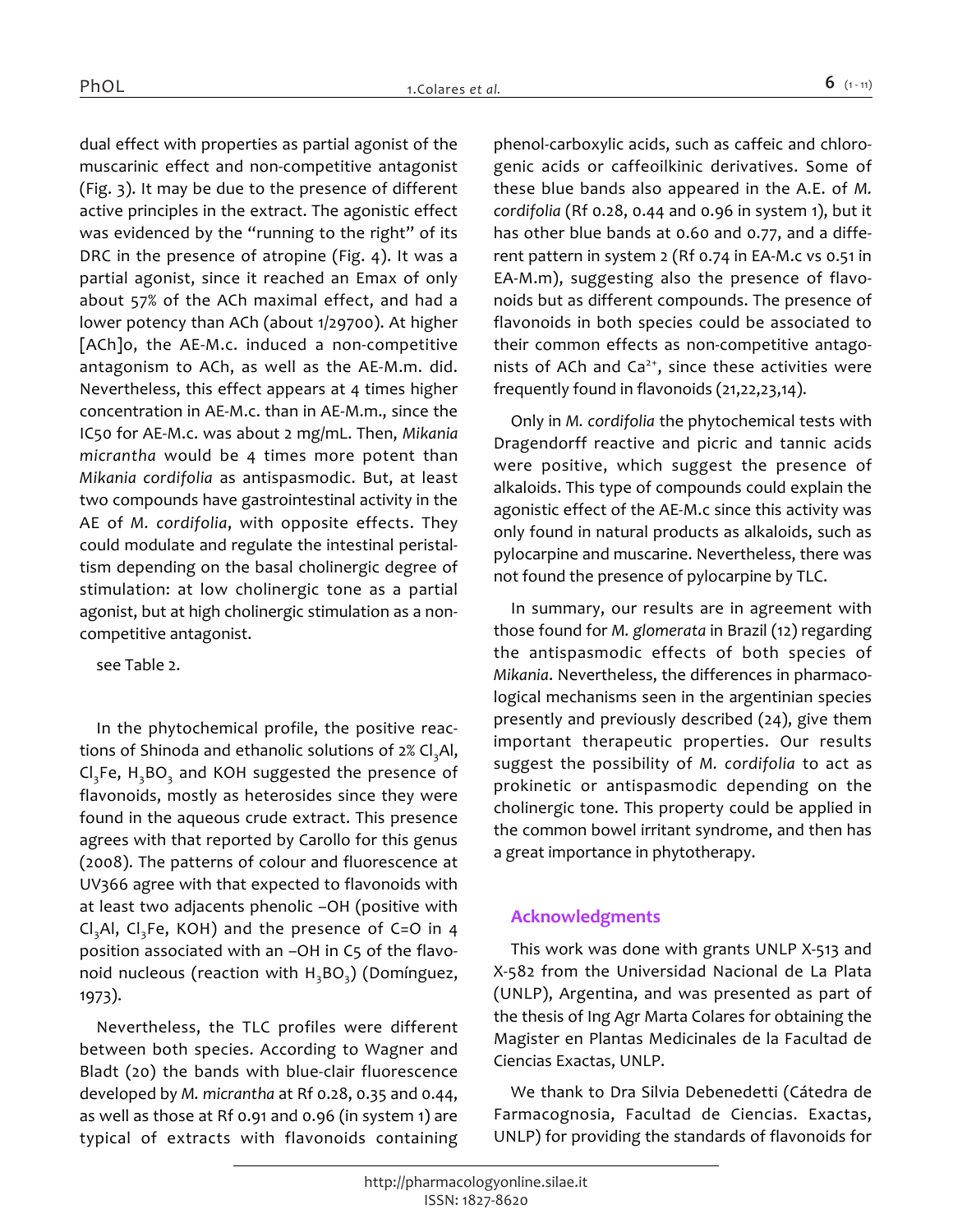*this work, and to Dra Etile Spegazzini (LABRAM) for the identification of the plant material.*

# *References*

- *1- Holmes WC. Notes on Mikania (Compositae). Phytologia 1975;31:273-278.*
- *2- Cerana MM (a). Mikania. In: Cabrera AL, Freire S (org.). Asteraceae, tribu Eupatorieae. Flora Fanerogámica Argentina 1997;47:54-76.*
- *3- Rejane Ritter M, Sfoggia Miotto ST. Taxonomía de Mikania Willd. (Asteraceae) no Rio Grande do Sul, Brasil. Hoehnea 2005;32:309-359.*
- *4- Cabrera AL, Crisci JV, Delucchi G et al. Catálogo ilustrado de las Compuestas (Asteraceae) de la Provincia de Buenos Aires, Argentina: Sistemática, Ecología y Usos. COBIOBO 2000. Nº 2. PROBIOTA Nº1.*
- *5- Rondina RVD, Bandoni AL, Coussio JD (eds.). Plantas silvestres argentinas con reconocidas propiedades medicinales o tóxicas. Base de Datos, CYTED-OEA. 2003.*
- *6- Freire SE, Urtubey E, Sancho G, et al. Inventario de la biodiversidad vegetal de la provincia de Misiones: Asteraceae. Darwiniana 2006;44:375-452.*
- *7- Carollo CA. Analise fitoquímico e avaliação dos efeitos dos tipos de adubação, da radiação solar e do estresse hídrico, no acúmulo de metbólitos secundários em espécies do gênero Mikania. Tese de Doutorado. Facultade de Ciências Farmacêuticas de Ribeirão Preto. Universidade de São Paulo. 2008.*
- *8- Mors W, Toledo Rizzini C, Alvares Pareira N. Medicinal Plants of Brazil. Reference Publications, Michigan, USA. 2000*
- *9- Lahitte HB, Hurrell JA. Plantas trepadoras. Biota Rioplatense V. Editorial Ed. L.O.L.A. (Literature of Latin America), Buenos Aires. 2000*
- *10- Corrêa MP. Dicionário das plantas úteis do Brasil e das exóticas cultivadas. Rio de Janeiro: Imprenta Nacional. 1984.*
- *11- Ferriani AP, Borges MV, Zuffellat-Ribas KC, Carpanezzi AA, Koehler HS. Influência da época do ano e das diferentes formas de aplicação de ácido naftaleno acético (ANA) no enraizamento de Mikania micrantha Kunth. Revista Brasileira de Plantas Medicinais, Botucatu 2007;9:102-107.*
- *12- Aboy AL, Ortega GG, Petrovick P R, Langeloh A., Bassani VL. Atividade Antiespasmódica de Soluções extrativas de Folhas de Mikania glomerata Sprengel (guaco). Acta Farm Bonaerense 2002;21: 185-191.*
- *13- Emendorfer F, Emendorfer F, Bellato F, et al. Evaluation of the relaxant action of some Brazilian medicinal plants in isolated guinea-pig ileum and rat duodenum. J Pharm Pharmac Sci 2005;8:63-68.*
- *14- Ragone MI, Sella M., Conforti P, Volonte MG, Consolini AE. The spasmolytic effect of Aloysia citriodora, Palau (South American cedrón) is partially due to its vitexin but not isovitexin on rat duodenums. J Ethnopharmacol 2007;113:258–266.*
- *15- Consolini AE, Berardi A, Rosella MA, Volonté MG. Antispasmodic effects of Aloysia polystachya and A. gratissima tinctures and extracts are due to non-competitive inhibition of intestinal contractility induced by acethylcholine and calcium. Braz J Pharmacognosy 2011;21:889-900.*
- *16- Van der Brink FG. General theory of drug-receptor interactions. Drug-receptor interaction models. Calculation of drug parameters. In: Van Rossum, J.M. (Ed.), Kinetics of Drug Action, Berlin, Heidelberg, New York: Springer-Verlag, 1977;p 169-254.*
- *17- Kenakin TP. The classification of drugs and drug receptors in isolated tissues. Pharmacol Rev 1984;36:165-222.*
- *18- World Health Organization. Basic tests for drugs: pharmaceutical substances, medicinal plant materials and dosage forms, Geneva, Switzerland. 1998*
- *19- Bodok E, Oprean R, Vlase L, Tamas M, Sandulescu R.. Fast determination of colchicine by TLC-densitometry from pharmaceuticals and vegetal extracts. J Pharm and Biomed Anal 2005; 37: 971-977.*
- *20- Wagner H., Bladt S. Plant Drug Analysis. 2nd Edition. Springer-Verlag. Berlin, Heidelberg, New York. 1995.*
- *21- Martino V. Los Flavonoides como promisorios agentes preventivos y terapéuticos. Acta Farm. Bonaerense 2000;19:303-308.*
- *22- Ghayur MN, Gilani AH, Khan A, Amor EC, Villaseñor IM, Choudhary MI. Presence of calcium antagonist activity explains the use of Syzygium samarangense in diarrhoea. Phytother Res 2006;20:49–52.*
- *23- Bukhari IA, Kahn RA, Gilani AU, Shah AJ, Hussain J, Ahmad VU. The analgesic, anti-inflammatory and calcium antagonist potential of Tanacetum artemisioides. Archives of Pharmacal Research 2007;30:303-312.*
- *24- Cerana MM (b). El género Mikania (Asteraceae) en la República Argentina. Aspectos taxonómicos y morfológicos. Tesis de Doctorado. Universidad Nacional de Córdoba, Córdoba, Argentina. 1997.*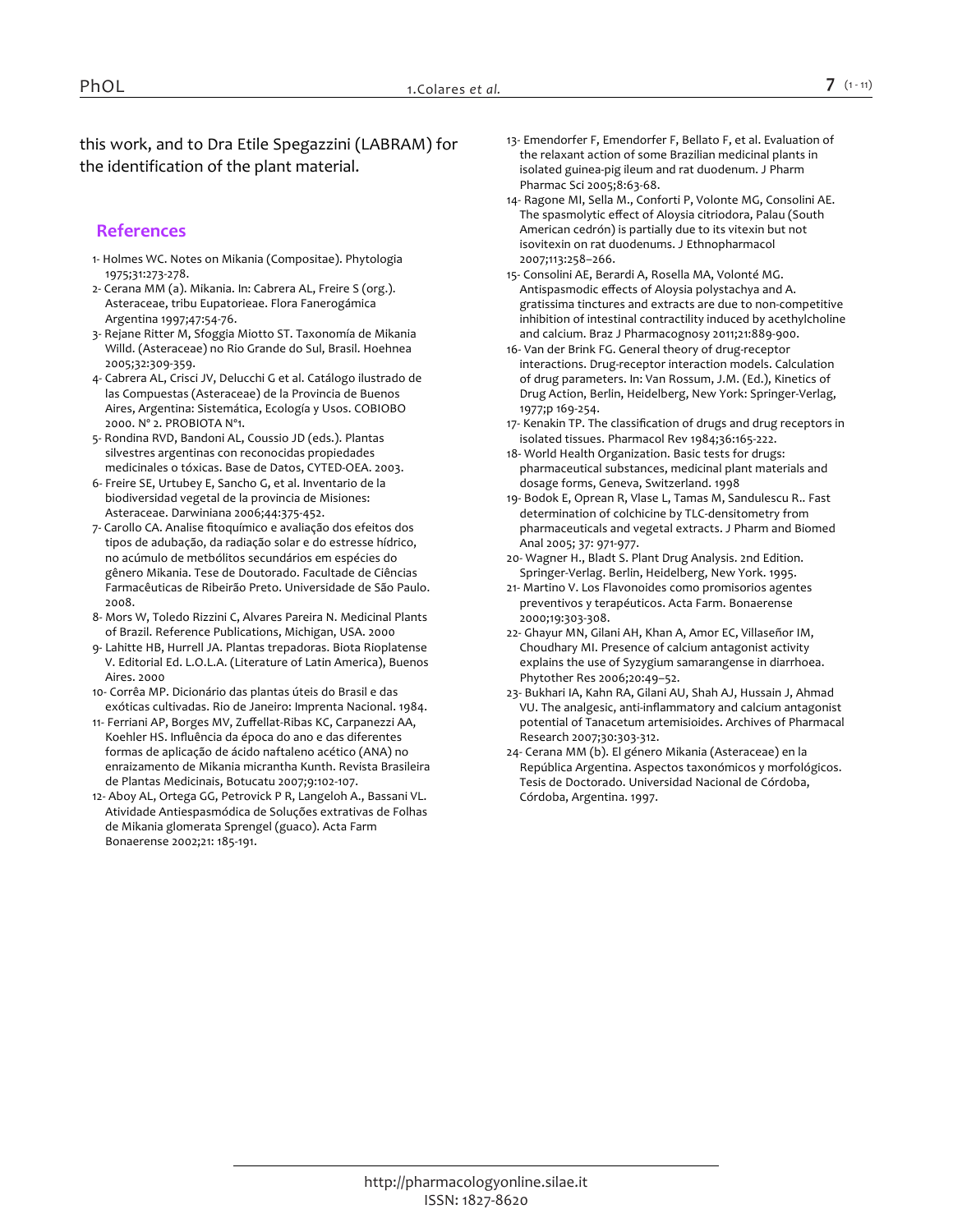

*Figure 1: Effects of the aqueous extract of Mikania micrantha on the dose-response curves of acetylcholine (pD<sup>2</sup> : 6.66±0.28), and inhibition curve (inset) to extrapolate the IC50 of EA-M.m (0.54±0.05 mg/mL). Results as mean±SEM. Concentrations of AE (mg lyophilized/mL) in labels. Two-way ANOVA for (a): by treatment: F=193.8, df 3, p<0.0001, by concentration: F: 13.06, df 7, p<0.0001, post-tests: \* p<0.05 vs control*



Figure 2: Effects of the aqueous extract of *Mikania micrantha* on the dose-response curves of calcium in high-K Tyrode medium, and inhibition curve *(inset) to extrapolate the IC50 of EA-M.m (0.51±0.06 mg/mL). Results as mean±SEM. Concentrations of AE (mg lyophilized/mL) in labels. Two-way ANOVA for (a): by treatment: F=89.12, df 3, p<0.0001, by concentration: F: 60.01, df 5, p<0.0001. Post-tests: \* p<0.05 vs control.*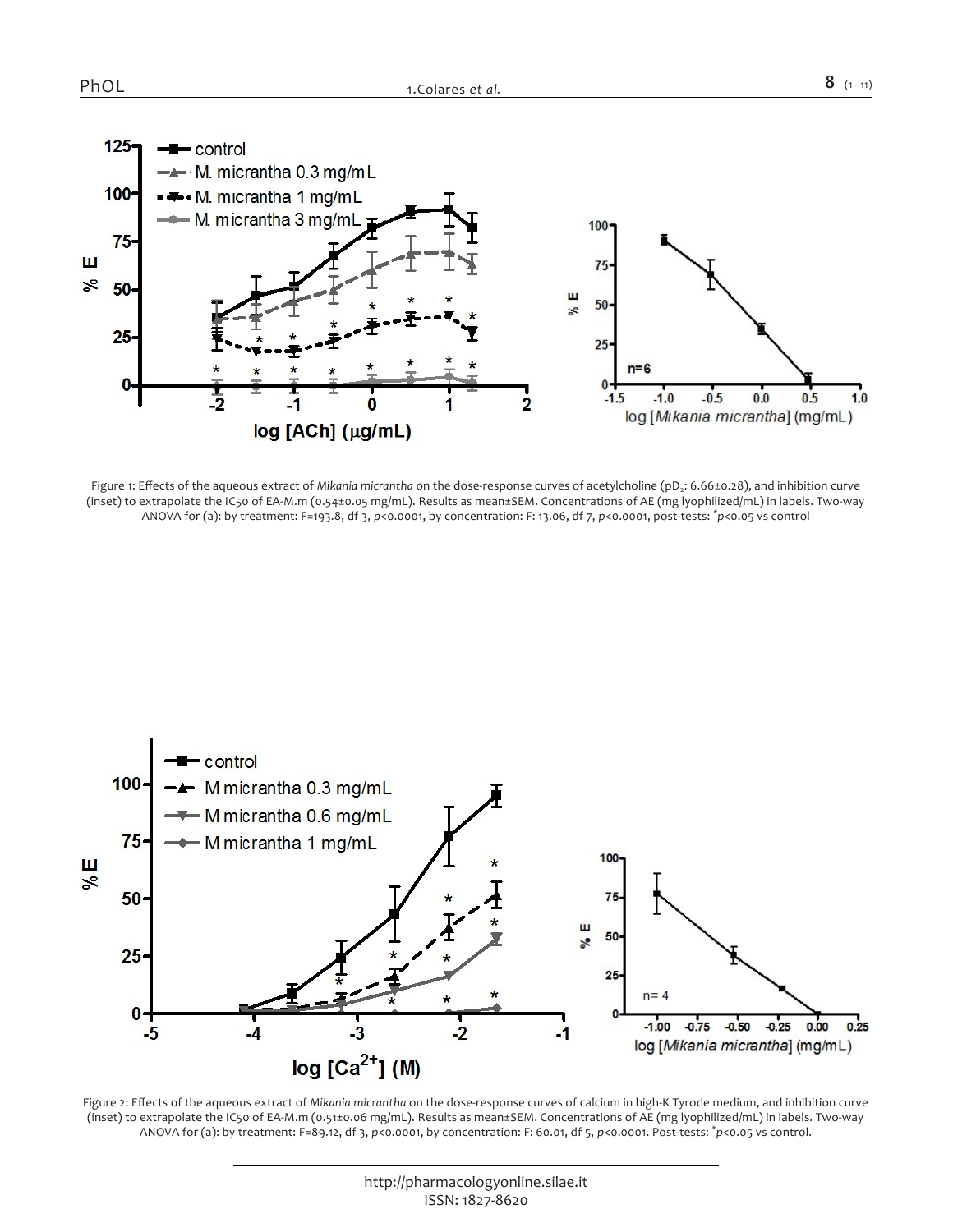

*Figure 3: Effects of the aqueous extract of Mikania cordifolia on the dose-response curves of acetylcholine (pD<sup>2</sup> : 6.34±0.16), and inhibition curve (inset) to extrapolate the IC50 of EA-M.m (2.04±0.06 mg/mL). Results as mean±SEM. Concentrations of AE (mg lyophilized/mL) in labels. Two-way ANOVA for (a): by treatment: F=50.87, df 3, p<0.0001, by concentration: F: 23.51, df 8, p<0.0001, post-tests: \* p<0.05 vs control.*



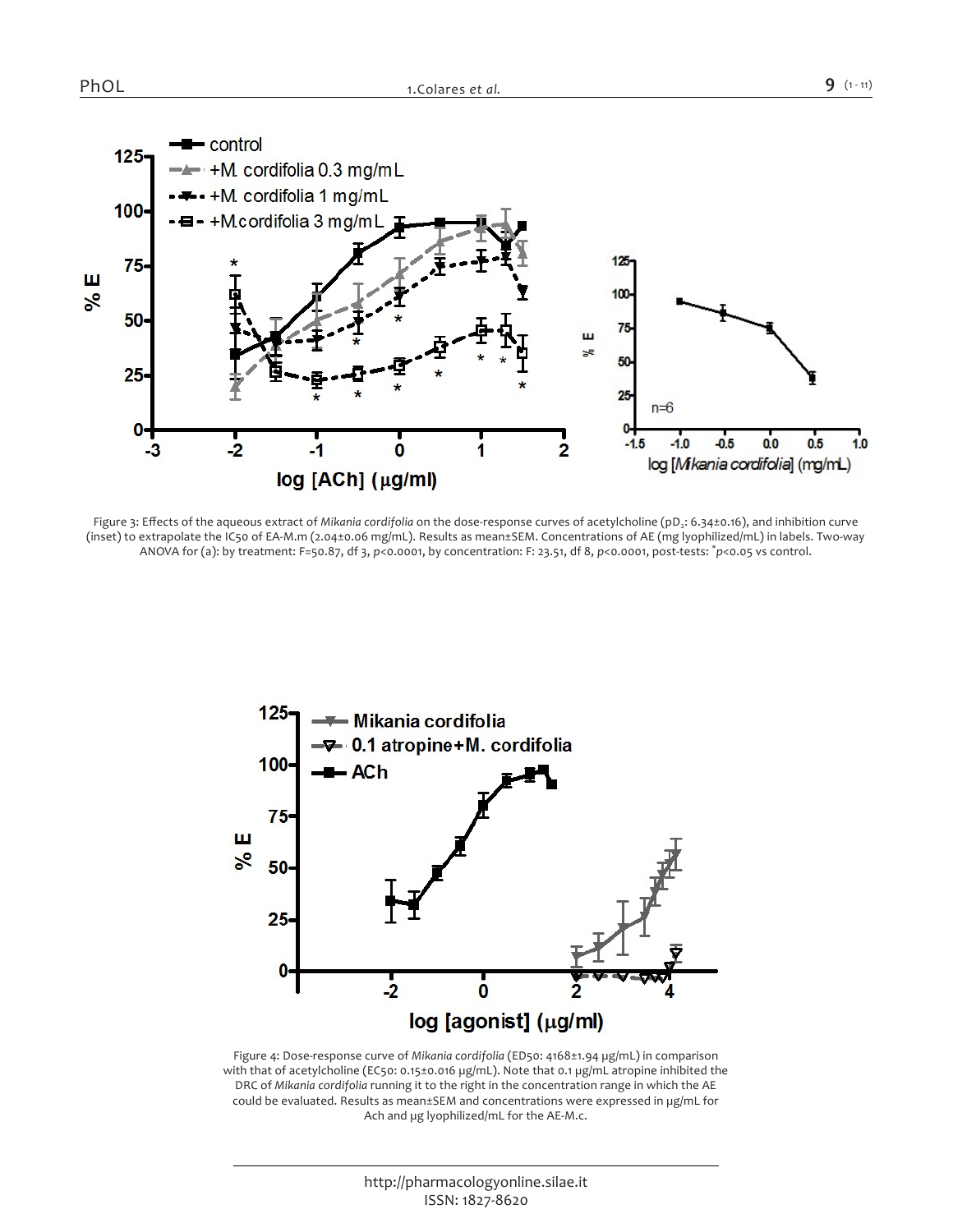| <b>Test</b>                 | M. micrantha*          | M. cordifolia               |  |
|-----------------------------|------------------------|-----------------------------|--|
| Shinoda test                | $^{+}$                 | $^{\mathrm{+}}$             |  |
| Cl <sub>3</sub> Fe          | + green                | + green                     |  |
| Cl <sub>3</sub> Al          | + yellow (UV 366)      | + yellow (UV366)            |  |
| $H_3BO_3$                   | ++ Light blue (UV 366) | + Light blue (UV366)        |  |
| кон                         | + yellow (vis)         | + yellow (vis and<br>UV366) |  |
| <b>Dragendorff Reactive</b> |                        | + precipitate               |  |
| <b>Mayer Reactive</b>       |                        |                             |  |
| <b>Marme Reactive</b>       |                        |                             |  |
| Picric acid 1%              |                        | <sup>+</sup>                |  |
| <b>Bouchardat Reactive</b>  |                        |                             |  |
| Tanic acid 1%               |                        | ٠                           |  |

*Table 1: Preliminary chemicals tests of aqueous extracts of Mikania spp*

*(\*extracts with blue fluorescence at UV366 before adding the reactives)*